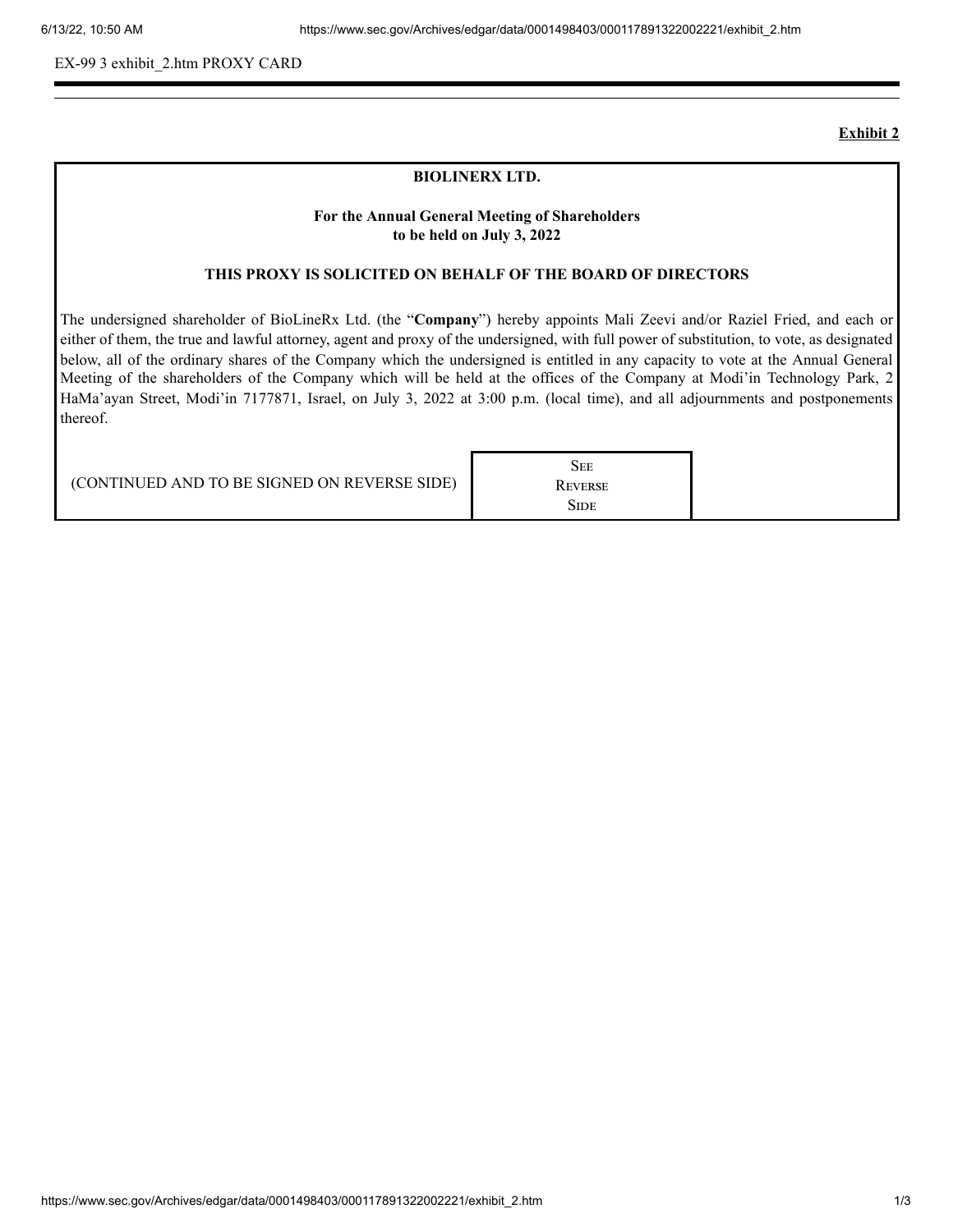### **ANNUAL GENERAL MEETING OF SHAREHOLDERS OF**

# **BIOLINERX LTD.**

## **July 3, 2022**

# **THIS PROXY WHEN PROPERLY EXECUTED WILL BE VOTED AS DIRECTED HEREIN. IF NO DIRECTION IS INDICATED, THIS PROXY WILL BE VOTED "FOR" THE PROPOSALS HEREIN.**

|    | Please mark your vote for the following resolutions as in this example $\boxtimes$                                                                                                                                                             |                      |                                  |                     |
|----|------------------------------------------------------------------------------------------------------------------------------------------------------------------------------------------------------------------------------------------------|----------------------|----------------------------------|---------------------|
| 1. | TO APPROVE the re-election of the following nominees to serve as directors of the<br>Company for the coming year until the next annual general meeting of the Company's<br>shareholders or until their respective successors are duly elected: | <b>FOR</b>           | <b>AGAINST ABSTAIN</b>           |                     |
|    | a. Aharon Schwartz                                                                                                                                                                                                                             | □                    | □                                | □                   |
|    | b. Michael Anghel                                                                                                                                                                                                                              | $\Box$               | □                                | □                   |
|    | c. B.J. Bormann                                                                                                                                                                                                                                | $\Box$               | $\Box$                           | $\Box$              |
|    | d. Raphael Hofstein                                                                                                                                                                                                                            | □                    | □                                | □                   |
|    | e. Sandra Panem                                                                                                                                                                                                                                | $\Box$               | □                                | □                   |
|    | 2. TO APPROVE the election of Rami Dar to the Board of Directors for a three-year term as<br>external director, commencing as of July 6, 2022, and to approve the grant of options to<br>him, as described in the Proxy Statement.             | <b>FOR</b><br>$\Box$ | <b>AGAINST</b><br>□              | <b>ABSTAIN</b><br>□ |
|    | Do you have a "Personal Interest" (as defined in the Proxy Statement) with respect to the<br>subject matter of this proposal? (Please note: if you do not mark either "Yes" or "No"<br>your shares will not be voted on Proposal 2)            | <b>YES</b><br>$\Box$ | NO<br>$\Box$                     |                     |
| 3. | TO APPROVE the re-election of Dr. Avraham Molcho to the Board of Directors for a three-<br>year term as external director, commencing as of July 6, 2022, and to approve the grant of<br>options to him, as described in the Proxy Statement.  | <b>FOR</b><br>$\Box$ | <b>AGAINST ABSTAIN</b><br>$\Box$ | П                   |
|    | Do you have a "Personal Interest" (as defined in the Proxy Statement) with respect to the<br>subject matter of this proposal? (Please note: if you do not mark either "Yes" or "No"<br>your shares will not be voted on Proposal 3)            | <b>YES</b><br>$\Box$ | N <sub>O</sub><br>□              |                     |
|    | 4. TO APPROVE the Company's new Compensation Policy for Executives and Directors in<br>the form attached as <b>Annex A</b> to the proxy statement.                                                                                             | <b>FOR</b><br>$\Box$ | <b>AGAINST</b><br>$\Box$         | <b>ABSTAIN</b><br>□ |
|    | Do you have a "Personal Interest" (as defined in the Proxy Statement) with respect to the<br>subject matter of this proposal? (Please note: if you do not mark either "Yes" or "No"<br>your shares will not be voted on Proposal 4)            | <b>YES</b><br>$\Box$ | N <sub>O</sub><br>□              |                     |
|    | TO APPROVE an increase in the cash compensation of the directors, as described in the<br>5. Proxy Statement.                                                                                                                                   | <b>FOR</b><br>$\Box$ | <b>AGAINST ABSTAIN</b><br>$\Box$ | $\Box$              |
|    | TO APPROVE the grant of options to each of the non-external directors, as described in the<br>6. Proxy Statement.                                                                                                                              | <b>FOR</b><br>$\Box$ | <b>AGAINST ABSTAIN</b><br>$\Box$ | $\Box$              |
| 7. | TO APPROVE the equity compensation of Philip Serlin, the Company's Chief Executive<br>Officer, as described in the Proxy Statement.                                                                                                            | <b>FOR</b><br>$\Box$ | <b>AGAINST ABSTAIN</b><br>$\Box$ | □                   |
|    | Do you have a "Personal Interest" (as defined in the Proxy Statement) with respect to the<br>subject matter of this proposal? (Please note: if you do not mark either "Yes" or "No"<br>your shares will not be voted on Proposal 7)            | <b>YES</b><br>$\Box$ | NO<br>□                          |                     |
|    | 8. TO APPROVE an increase in the number of the Company's authorized ordinary shares and                                                                                                                                                        | <b>FOR</b>           | <b>AGAINST ABSTAIN</b>           |                     |